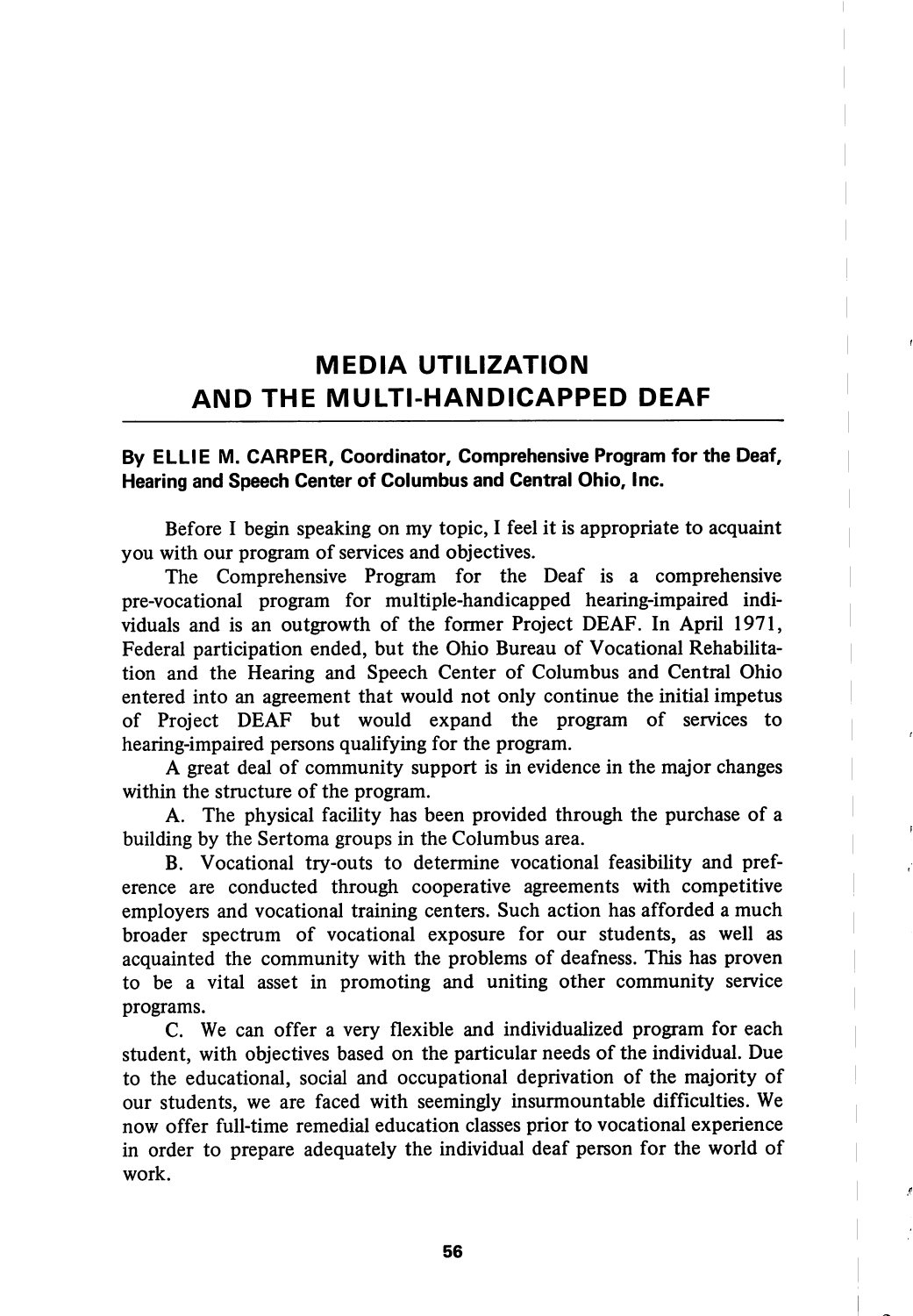As part of my presentation, I feel it is quite appropriate to expound on the remedial education aspect of our program as well as the types of students that are enrolled in the program and their problems.

A typical referral to the program is an individual who has experienced 8 to 10 years in an educational system, who displays major adjustment difficulties, and whose verbal functioning may be below second grade level. Another example may be an individual who is completely devoid of any educational or social skills. And still another may be a person who may be functioning academically on a third grade level but has no knowledge of vocational goals, preference or terminology.

With students who are functioning on the illiterate level, we must begin to instill vocabulary concepts via picture-word relationships. With others we may need to develop language structure in order that they may be capable of following written instructions or completing a job application form.

Due to the fact that our students are dependent on visual modalities, we feel that media utilization is a primary means in providing as complete and effective remedial education and adjustment training as possible. Perhaps it would be more appropriate for me to discuss the lack of sufficient and applicable media for our Center. Being a rather new facility without access to adequate monies to purchase newly developed programmed learning devices, we have had to depend on transparencies developed by the program staff and utilize media distributed by Media Services and Captioned Films, such as the occupational adjustment loop films produced by the.Oregon College of Education, film strips, and so forth. While the aforementioned materials are helpful, they are not adequate to meet the needs of our students. We often must resort to the "paper and pencil" method which also yields very little stimulation and comprehension. Available media to meet our special needs is extremely limited. There is no question but that we must begin to develop suitable material; i.e., in a recently distributed package of film strips containing 40 films, only parts of two were even remotely useful to students in a vocationally oriented program. One major problem is that the language may be applicable, but the pictures may be cartoonistic, thereby alienating the student and dampening his enthusiasm in applying himself. There is a continuing tremendous need for visual material that will instill vocabulary concepts and sentence structure.

Solutions to the media problems may be:

1. To establish a task force to evaluate available media;

2. To contact special programs that are designed to work with this particular disability group to determine the validity of their techniques;

3. Ultimately, to conduct a workshop where persons directly involved in the rehabilitation of multi-handicapped persons may "pool their knowledge" in order to determine appropriate curriculum and guidelines, as well as to make specific recommendations regarding needed media.

57